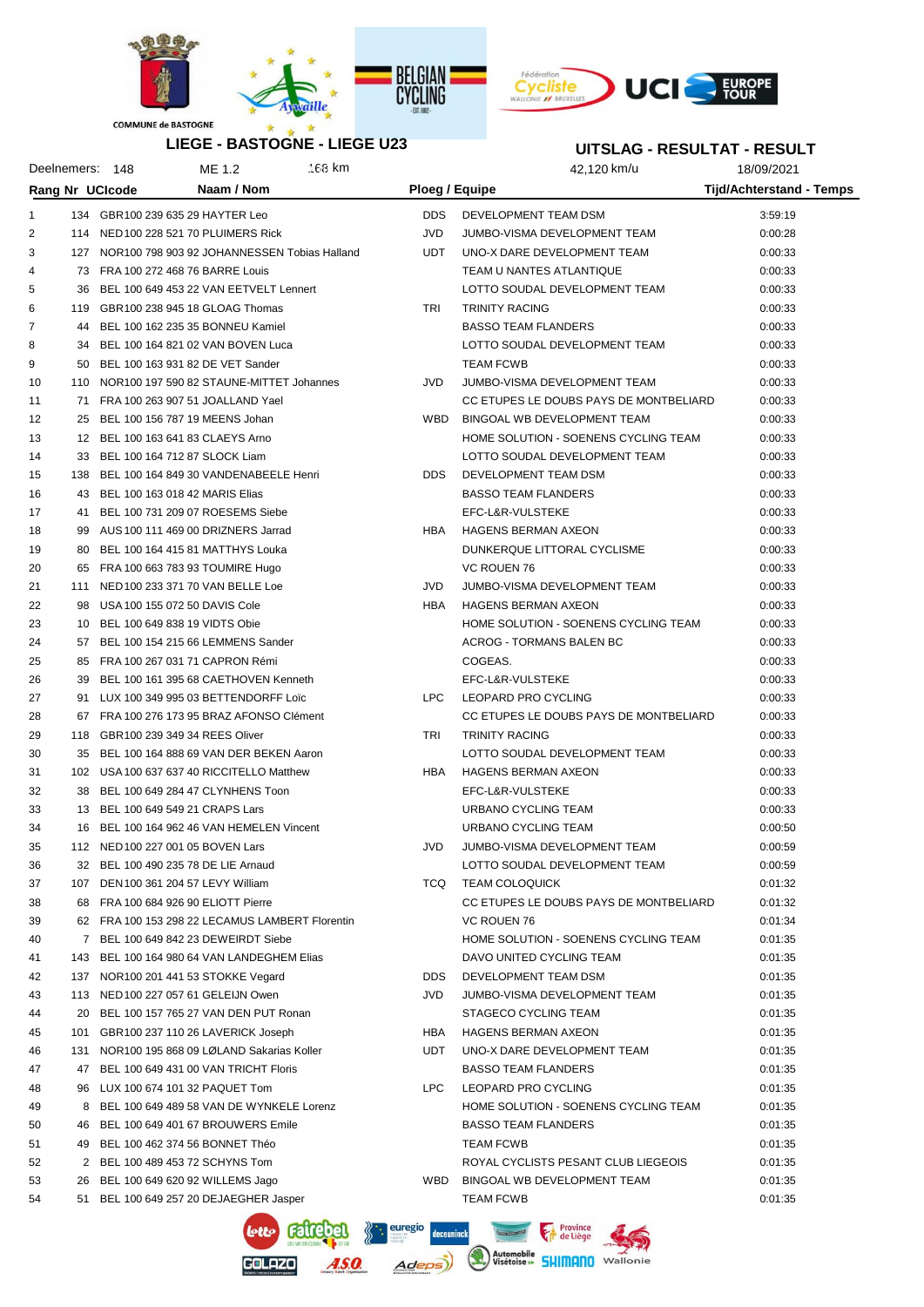



### **UITSLAG - RESULTAT - RESULT**

| LIEGE - BASTOGNE - LIEGE U23 |                 |                                     |                                                    |        | UITSLAG - RESULTAT - RESULT |                                        |                                 |
|------------------------------|-----------------|-------------------------------------|----------------------------------------------------|--------|-----------------------------|----------------------------------------|---------------------------------|
|                              | Deelnemers: 148 |                                     | ME 1.2                                             | 168 km |                             | 42,120 km/u                            | 18/09/2021                      |
|                              |                 | Rang Nr UCIcode                     | Naam / Nom                                         |        | Ploeg / Equipe              |                                        | <b>Tijd/Achterstand - Temps</b> |
| 55                           |                 | 61 FRA 100 694 662 29 HUENS Axel    |                                                    |        |                             | VC ROUEN 76                            | 0:01:35                         |
| 56                           |                 |                                     | 105 DEN 100 538 275 06 ANDERSEN Kasper             |        | <b>TCQ</b>                  | <b>TEAM COLOQUICK</b>                  | 0:01:35                         |
| 57                           |                 | 136 GBR100 641 241 55 ONLEY Oscar   |                                                    |        | <b>DDS</b>                  | DEVELOPMENT TEAM DSM                   | 0:01:44                         |
| 58                           |                 |                                     | 129 NOR100 199 761 22 KULSET Magnus                |        | UDT                         | UNO-X DARE DEVELOPMENT TEAM            | 0:01:46                         |
| 59                           |                 |                                     | 52 BEL 100 956 028 77 VAN ASBROECK Maarten         |        |                             | <b>TEAM FCWB</b>                       | 0:01:47                         |
| 60                           |                 |                                     |                                                    |        |                             | HOME SOLUTION - SOENENS CYCLING TEAM   | 0:01:47                         |
|                              | 11              |                                     | BEL 100 649 754 32 LADANG Miguel                   |        | <b>LPC</b>                  |                                        |                                 |
| 61                           |                 |                                     | 92 FRA 100 681 726 91 COQUERET Louis               |        |                             | LEOPARD PRO CYCLING                    | 0:01:49                         |
| 62                           |                 | 48 BEL 100 109 984 67 DEBEIR Arno   |                                                    |        |                             | <b>BASSO TEAM FLANDERS</b>             | 0:01:49                         |
| 63                           |                 | 27 BEL 100 650 088 75 GELDERS Gil   |                                                    |        | <b>WBD</b>                  | BINGOAL WB DEVELOPMENT TEAM            | 0:01:49                         |
| 64                           |                 |                                     | 122 ESP 100 433 513 04 ONAINDIA ARRIZABALAGA Beñat |        |                             | <b>BAQUE TEAM</b>                      | 0:01:53                         |
| 65                           |                 |                                     | 133 ITA 100 302 253 82 GAROFOLI Gianmarco          |        | DDS.                        | DEVELOPMENT TEAM DSM                   | 0:01:56                         |
| 66                           |                 |                                     | 84 FRA 100 701 542 22 SENICOURT Kylian             |        |                             | DUNKERQUE LITTORAL CYCLISME            | 0:01:56                         |
| 67                           |                 | 74 FRA 100 162 430 36 JEGAT Jordan  |                                                    |        |                             | TEAM U NANTES ATLANTIQUE               | 0:01:59                         |
| 68                           |                 | 95 LUX 100 350 004 12 WENZEL Mats   |                                                    |        | LPC                         | LEOPARD PRO CYCLING                    | 0:02:07                         |
| 69                           |                 |                                     | 31 BEL 100 649 972 56 DEBRUYNE Ramses              |        |                             | LOTTO SOUDAL DEVELOPMENT TEAM          | 0:02:50                         |
| 70                           | 69              |                                     | FRA 100 235 145 01 LECLAINCHE Gwen                 |        |                             | CC ETUPES LE DOUBS PAYS DE MONTBELIARD | 0:03:59                         |
| 71                           | 123             |                                     | ESP 100 433 361 46 LARTITEGI ORMAZABAL Lander      |        |                             | <b>BAQUE TEAM</b>                      | 0:03:59                         |
| 72                           |                 |                                     | 42 BEL 100 649 635 10 VANDENBULCKE Alex            |        |                             | EFC-L&R-VULSTEKE                       | 0:03:59                         |
| 73                           | 86              |                                     | SUI 100 165 721 29 GACHET Guillaume                |        |                             | COGEAS.                                | 0:04:01                         |
| 74                           |                 |                                     | 37 BEL 100 649 458 27 NUYTTEN Michiel              |        |                             | EFC-L&R-VULSTEKE                       | 0:04:01                         |
| 75                           | 56              |                                     | BEL 100 163 598 40 BROUWERS Arno                   |        |                             | ACROG - TORMANS BALEN BC               | 0:04:01                         |
| 76                           |                 |                                     | 55 BEL 100 650 025 12 BEECKMAN Gauthier            |        |                             | ACROG - TORMANS BALEN BC               | 0:04:01                         |
| 77                           | 141             |                                     | BEL 100 650 040 27 VAN DE VELDE Senne              |        |                             | DAVO UNITED CYCLING TEAM               | 0:04:05                         |
| 78                           | 109             |                                     | NED 100 736 499 59 VAN BEKKUM Darren               |        | JVD                         | JUMBO-VISMA DEVELOPMENT TEAM           | 0:04:06                         |
| 79                           | 148             |                                     | KAZ 100 361 048 95 NURLYKHASSYM Nurbergen          |        | VAM                         | VINO-ASTANA MOTORS                     | 0:04:08                         |
| 80                           | 120             |                                     | GBR100 238 678 42 WATSON Samuel                    |        | TRI                         | <b>TRINITY RACING</b>                  | 0:04:08                         |
| 81                           | 139             | NED 100 232 835 19 HERBEN Luuk      |                                                    |        |                             | DAVO UNITED CYCLING TEAM               | 0:04:08                         |
| 82                           | 28              |                                     | BEL 100 832 107 25 DE VILLE DE GOYET Ivan          |        | <b>WBD</b>                  | BINGOAL WB DEVELOPMENT TEAM            | 0:04:13                         |
| 83                           | 81              |                                     | FRA 100 691 427 92 FRANCOME Alexandre              |        |                             | DUNKERQUE LITTORAL CYCLISME            | 0:04:13                         |
| 84                           | 149             |                                     | KAZ 100 112 194 46 SEMENOV Alexandr                |        | VAM                         | <b>VINO-ASTANA MOTORS</b>              | 0:04:15                         |
| 85                           | 54              |                                     | BEL 100 164 233 93 JANSSENS Arne                   |        |                             | <b>TEAM FCWB</b>                       | 0:04:15                         |
| 86                           | 130             |                                     | NOR100 195 474 03 BRYNSRUD Magnus                  |        | UDT.                        | UNO-X DARE DEVELOPMENT TEAM            | 0:04:26                         |
| 87                           | 60              |                                     | BEL 100 649 499 68 VERMOOTE Jelle                  |        |                             | ACROG - TORMANS BALEN BC               | 0:04:31                         |
| 88                           | 94              |                                     | POL 100 153 299 23 MACIEJUK Filip                  |        | LPC                         | LEOPARD PRO CYCLING                    | 0:04:31                         |
| 89                           |                 |                                     | 70 FRA 100 260 648 90 RICHARD Maxime               |        |                             | CC ETUPES LE DOUBS PAYS DE MONTBELIARD | 0:04:31                         |
| 90                           |                 |                                     | 121 ESP 100 397 246 15 RIERA CLAR Joan Albert      |        |                             | <b>BAQUE TEAM</b>                      | 0:04:40                         |
| 91                           |                 | 135 NED 100 227 064 68 LEIJNSE Enzo |                                                    |        | <b>DDS</b>                  | DEVELOPMENT TEAM DSM                   | 0:04:42                         |
| 92                           |                 |                                     | 128 NOR100 524 390 89 JOHANNESSEN Anders Halland   |        | UDT                         | UNO-X DARE DEVELOPMENT TEAM            | 0:04:45                         |
| 93                           |                 |                                     | 104 DEN 100 511 064 52 CHANGIZI Sebastian Kolze    |        | TCQ                         | <b>TEAM COLOQUICK</b>                  | 0:05:17                         |
| 94                           |                 |                                     | 82 FRA 100 706 952 00 LECLERCQ Clément             |        |                             | DUNKERQUE LITTORAL CYCLISME            | 0:05:27                         |
| 95                           |                 |                                     | 88 RUS 100 360 488 20 VIUNOSHEV Mikhail            |        |                             | COGEAS.                                | 0:06:12                         |
|                              |                 | 19 BEL 100 162 669 81 VAN LAER Jan  |                                                    |        |                             | STAGECO CYCLING TEAM                   | 0:06:16                         |
| 96                           |                 |                                     |                                                    |        |                             |                                        |                                 |
| 97                           |                 |                                     | 132 NOR100 194 935 46 AASHEIM Ludvig Fischer       |        | UDT                         | UNO-X DARE DEVELOPMENT TEAM            | 0:06:16                         |
| 98                           |                 | 45 BEL 100 163 642 84 CLAEYS Robbe  |                                                    |        |                             | <b>BASSO TEAM FLANDERS</b>             | 0:06:41                         |
| 99                           |                 |                                     | 116 USA 100 633 930 19 LAMPERTI Luke               |        | TRI                         | <b>TRINITY RACING</b>                  | 0:08:02                         |
|                              |                 | DNF / Abbandons / Opgaves :         |                                                    |        |                             |                                        |                                 |
|                              |                 |                                     | 1 NED 100 233 596 04 HASSERT Sven                  |        |                             | ROYAL CYCLISTS PESANT CLUB LIEGEOIS    |                                 |
|                              |                 |                                     | 3 GBR100 238 827 94 GREENWOOD Joshua               |        |                             | ROYAL CYCLISTS PESANT CLUB LIEGEOIS    |                                 |
|                              |                 | 4 BEL 100 164 133 90 HAAS Martin    |                                                    |        |                             | ROYAL CYCLISTS PESANT CLUB LIEGEOIS    |                                 |
|                              |                 |                                     | 5 BEL 100 462 365 47 DE CRAECKER Gianni            |        |                             | ROYAL CYCLISTS PESANT CLUB LIEGEOIS    |                                 |
|                              |                 |                                     | 6 BEL 100 164 961 45 VANHEES Brent                 |        |                             | ROYAL CYCLISTS PESANT CLUB LIEGEOIS    |                                 |
|                              |                 |                                     | 9 BEL 100 649 872 53 DE JAEGER Arthur              |        |                             | HOME SOLUTION - SOENENS CYCLING TEAM   |                                 |
|                              |                 |                                     | 14 BEL 100 649 328 91 DE WEERT Robbe               |        |                             | URBANO CYCLING TEAM                    |                                 |
|                              |                 | 15 GBR100 238 770 37 KELLY Adam     |                                                    |        |                             | URBANO CYCLING TEAM                    |                                 |

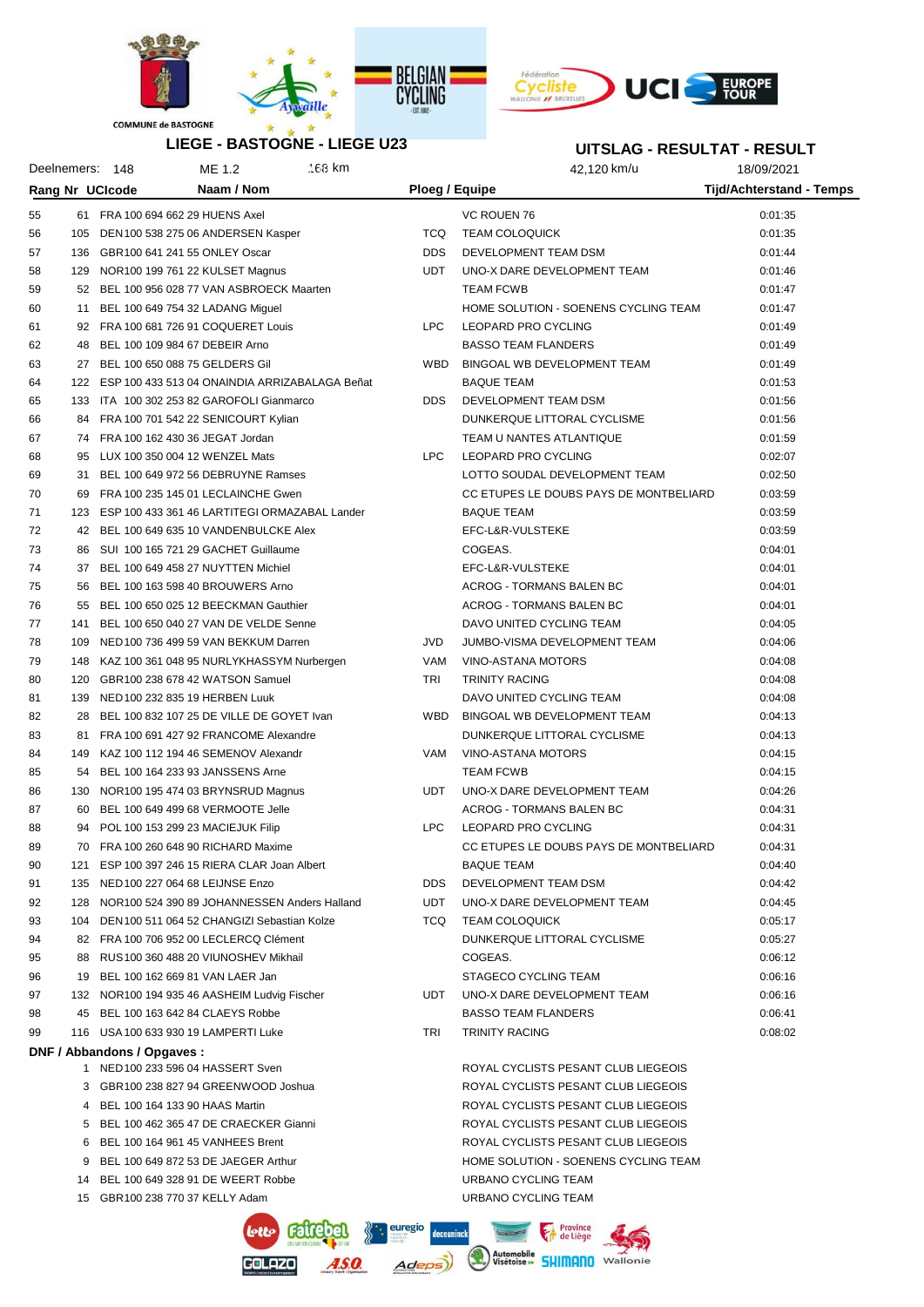



**LIEGE - BASTOGNE - LIEGE U23**

# **UITSLAG - RESULTAT - RESULT**

Deelnemers: 148 ME 1.2 168 km 3:59:19 168 km 42,120 km/u 42,120 km/u 18/09/2021

| Rang Nr UCIcode |                               | Naam / Nom                                          |                            | Ploeg / Equipe |                                        | <b>Tijd/Achterstand - Temps</b>  |    |
|-----------------|-------------------------------|-----------------------------------------------------|----------------------------|----------------|----------------------------------------|----------------------------------|----|
|                 |                               | 17 GBR100 238 483 41 LEWIS Matthew                  |                            |                | URBANO CYCLING TEAM                    |                                  |    |
|                 |                               | 18 BEL 100 649 677 52 VERHEYEN Nils                 |                            |                | URBANO CYCLING TEAM                    |                                  |    |
|                 |                               | 21 BEL 100 154 713 79 PUT Lars                      |                            |                | STAGECO CYCLING TEAM                   |                                  |    |
|                 |                               | 22 BEL 100 649 686 61 HUYGHE Gust                   |                            |                | STAGECO CYCLING TEAM                   |                                  |    |
|                 |                               | 23 BEL 100 649 388 54 VAN ROOSBROECK Jan            |                            |                | STAGECO CYCLING TEAM                   |                                  |    |
|                 |                               | 24 NED 100 161 317 87 TIMMERS Lars                  |                            |                | STAGECO CYCLING TEAM                   |                                  |    |
|                 |                               | 29 BEL 100 164 793 71 TUSCANO Alessandro            |                            | WBD            | BINGOAL WB DEVELOPMENT TEAM            |                                  |    |
|                 |                               | 30 BEL 100 510 058 16 VAN RILLAERT Dayan            |                            | WBD            | BINGOAL WB DEVELOPMENT TEAM            |                                  |    |
| 40              |                               | BEL 100 649 918 02 VAN DEN BORRE Dylan              |                            |                | EFC-L&R-VULSTEKE                       |                                  |    |
|                 |                               | 53 BEL 100 649 622 94 VAN DYCK Jarne                |                            |                | <b>TEAM FCWB</b>                       |                                  |    |
|                 |                               | 58 BEL 100 164 137 94 HAEX Joris                    |                            |                | ACROG - TORMANS BALEN BC               |                                  |    |
|                 |                               | 59 BEL 100 164 952 36 VAN GRIEKEN Jarne             |                            |                | ACROG - TORMANS BALEN BC               |                                  |    |
|                 |                               | 63 FRA 100 683 517 39 PARDON Florian                |                            |                | VC ROUEN 76                            |                                  |    |
|                 |                               | 64 FRA 100 154 811 80 JAMOT Julien                  |                            |                | VC ROUEN 76                            |                                  |    |
|                 |                               | 66 FRA 100 165 183 73 VALOGNES Thibault             |                            |                | VC ROUEN 76                            |                                  |    |
|                 |                               | 72 FRA 100 700 943 05 VERLOO Rémi                   |                            |                | CC ETUPES LE DOUBS PAYS DE MONTBELIARD |                                  |    |
|                 |                               | 75 FRA 100 677 035 56 GUILLE Lucas                  |                            |                | TEAM U NANTES ATLANTIQUE               |                                  |    |
|                 |                               | 76 FRA 100 659 183 52 LOUVRIER Erwan                |                            |                | TEAM U NANTES ATLANTIQUE               |                                  |    |
|                 |                               | 77 FRA 100 682 513 05 VERSCHUREN Killian            |                            |                | TEAM U NANTES ATLANTIQUE               |                                  |    |
|                 |                               | 78 FRA 100 256 966 94 PROVOST Maximilien            |                            |                | TEAM U NANTES ATLANTIQUE               |                                  |    |
|                 |                               | 79 FRA 100 713 818 76 CARPENTIER Florian            |                            |                | DUNKERQUE LITTORAL CYCLISME            |                                  |    |
|                 |                               | 83 FRA 100 154 526 86 ROUSSEL Hugo                  |                            |                | DUNKERQUE LITTORAL CYCLISME            |                                  |    |
|                 |                               | 87 SUI 100 159 906 34 BACHMANN Laurin               |                            |                | COGEAS.                                |                                  |    |
| 89              |                               | SUI 100 347 790 29 ROTH Vincent                     |                            |                | COGEAS.                                |                                  |    |
|                 |                               | 90 SUI 100 348 016 61 ROSSIER Thibault              |                            |                | COGEAS.                                |                                  |    |
|                 |                               | 93 SWE100 224 479 05 LOVIDIUS Edvin                 | <b>LPC</b>                 |                | LEOPARD PRO CYCLING                    |                                  |    |
|                 |                               | 97 USA 100 738 529 52 JANISCH Samuel                | HBA                        |                | <b>HAGENS BERMAN AXEON</b>             |                                  |    |
|                 |                               | 100 USA 100 531 553 74 GARRISON Michael             | HBA                        |                | <b>HAGENS BERMAN AXEON</b>             |                                  |    |
|                 |                               | 103 DEN 100 546 757 49 KJELDSEN Christian           | <b>TCQ</b>                 |                | <b>TEAM COLOQUICK</b>                  |                                  |    |
| 106             |                               | DEN 100 361 191 44 FREDERIKSEN Oliver Wulff         | <b>TCQ</b>                 |                | <b>TEAM COLOQUICK</b>                  |                                  |    |
| 108             |                               | DEN 100 517 280 60 ANDERSEN Mads                    | <b>TCQ</b>                 |                | <b>TEAM COLOQUICK</b>                  |                                  |    |
|                 |                               | 115 GBR100 238 389 44 WALKER Max                    | TRI                        |                | <b>TRINITY RACING</b>                  |                                  |    |
|                 |                               | 117 IRL 100 169 901 38 DEVINS Matthew               | TRI                        |                | <b>TRINITY RACING</b>                  |                                  |    |
|                 |                               | 124 ESP 100 417 037 18 AGIRREBEITIA ITURRIETA Mikel |                            |                | <b>BAQUE TEAM</b>                      |                                  |    |
|                 |                               | 125 ESP 100 409 220 58 GONZALEZ MARQUEZ Ruben       |                            |                | <b>BAQUE TEAM</b>                      |                                  |    |
|                 |                               | 126 ESP 100 484 174 31 DIAZ ALVAREZ Alex            |                            |                | <b>BAQUE TEAM</b>                      |                                  |    |
| 140             |                               | BEL 100 649 554 26 STIPPELMANS Toon                 |                            |                | DAVO UNITED CYCLING TEAM               |                                  |    |
| 142             |                               | BEL 100 164 960 44 VANHEEL Elias                    |                            |                | DAVO UNITED CYCLING TEAM               |                                  |    |
| 145             |                               | KAZ 100 462 675 66 VINOKUROV Alexandre              | VAM                        |                | VINO-ASTANA MOTORS                     |                                  |    |
| 146             |                               | KAZ 100 462 676 67 VINOKUROV Nicolas                | VAM                        |                | VINO-ASTANA MOTORS                     |                                  |    |
|                 |                               | 147 KAZ 100 361 060 10 PRONSKIY Daniil              | VAM                        |                | VINO-ASTANA MOTORS                     |                                  |    |
|                 | Deelnemers / Partants: 148    |                                                     | Aangekomen / Arrivés :     |                | 99                                     | Opgaven / Abandons:              | 49 |
|                 | Niet gestart / Non partants : | 0                                                   | Buiten tijd / Hors delai : |                | 0                                      | Gediskwalificeerd / Disqualifiee | 0  |

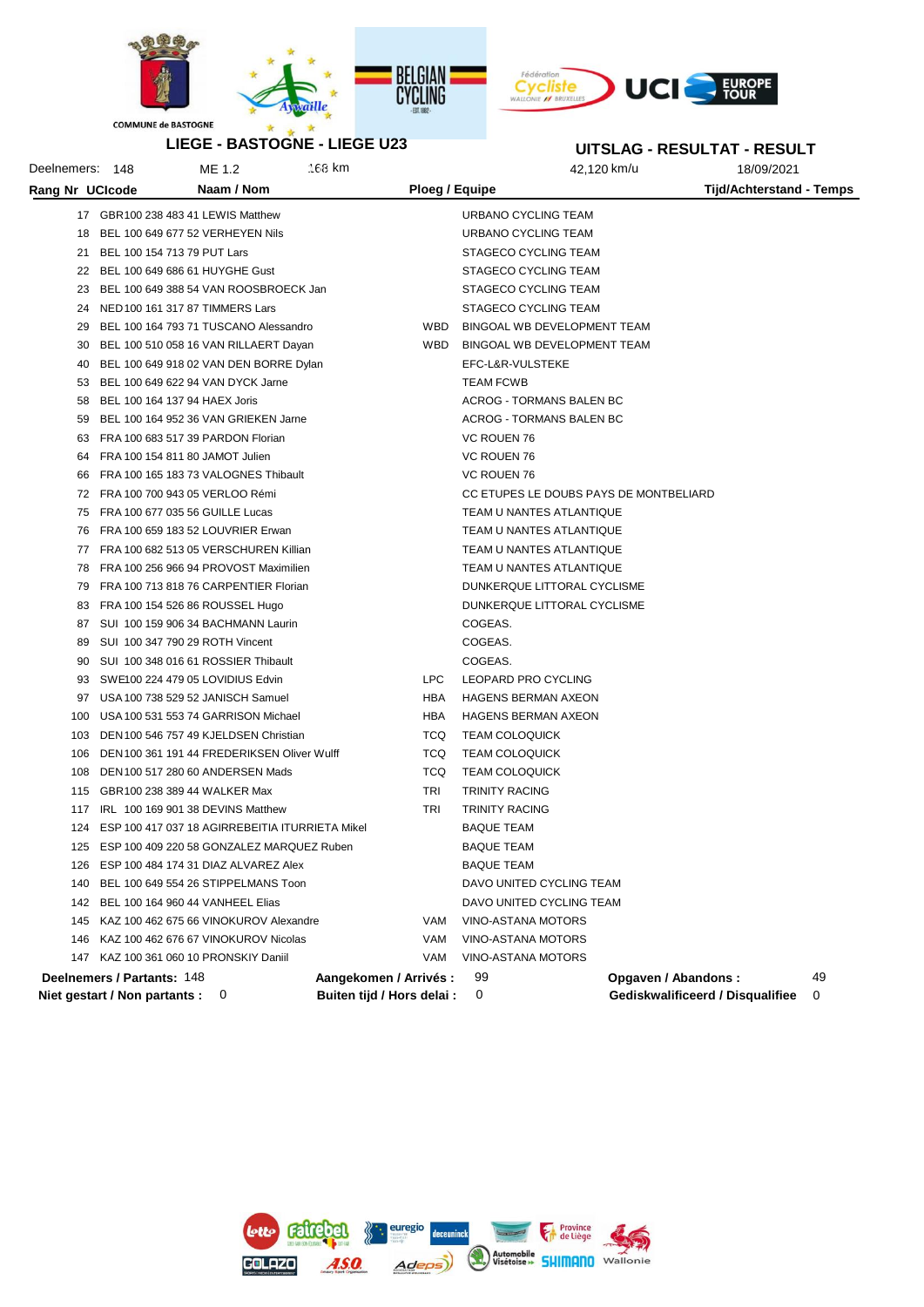

# **LIEGE - BASTOGNE - LIEGE U23 PLOEGKLASSEMENT - CLASSEMENT INTEREQUIPES**

| Rang              | Ploeg / Equipe                         | <b>Tijd / Temps</b> | <b>Punten/Points</b> | 1e renner - 1re coureur |
|-------------------|----------------------------------------|---------------------|----------------------|-------------------------|
| 1                 | JUMBO-VISMA DEVELOPMENT TEAM           | 11:59:31            | 33                   | $\overline{2}$          |
| 2                 | LOTTO SOUDAL DEVELOPMENT TEAM          | 11:59:36            | 27                   | 5                       |
| 3                 | <b>HAGENS BERMAN AXEON</b>             | 11:59:36            | 71                   | 18                      |
| 4                 | EFC-L&R-VULSTEKE                       | 11:59:36            | 75                   | 17                      |
| 5                 | DEVELOPMENT TEAM DSM                   | 12:00:05            | 58                   | $\mathbf{1}$            |
| 6                 | CC ETUPES LE DOUBS PAYS DE MONTBELIARD | 12:00:35            | 77                   | 11                      |
| 7                 | <b>BASSO TEAM FLANDERS</b>             | 12:00:38            | 70                   | $\overline{7}$          |
| 8                 | HOME SOLUTION - SOENENS CYCLING TEAM   | 12:00:38            | 76                   | 13                      |
| 9                 | <b>VC ROUEN 76</b>                     | 12:01:39            | 114                  | 20                      |
| 10                | <b>TEAM FCWB</b>                       | 12:01:40            | 114                  | 9                       |
| 11                | UNO-X DARE DEVELOPMENT TEAM            | 12:01:51            | 107                  | 3                       |
| $12 \overline{ }$ | BINGOAL WB DEVELOPMENT TEAM            | 12:01:54            | 128                  | 12                      |
| 13                | <b>LEOPARD PRO CYCLING</b>             | 12:01:54            | 136                  | 27                      |
| 14                | <b>TRINITY RACING</b>                  | 12:03:11            | 115                  | 6                       |
| 15                | DUNKERQUE LITTORAL CYCLISME            | 12:04:39            | 168                  | 19                      |
| 16                | <b>TEAM COLOQUICK</b>                  | 12:06:21            | 186                  | 37                      |
| 17                | <b>ACROG - TORMANS BALEN BC</b>        | 12:06:32            | 175                  | 24                      |
| 18                | DAVO UNITED CYCLING TEAM               | 12:07:45            | 199                  | 41                      |
| 19                | <b>BAQUE TEAM</b>                      | 12:08:29            | 225                  | 64                      |
| 20                | COGEAS.                                | 12:08:43            | 193                  | 25                      |
| 21                | URBANO CYCLING TEAM                    | 8:00:01             | 67                   | 33                      |
| 22                | <b>TEAM U NANTES ATLANTIQUE</b>        | 8:01:10             | 71                   | $\overline{4}$          |
| 23                | <b>STAGECO CYCLING TEAM</b>            | 8:06:29             | 140                  | 44                      |
| 24                | <b>VINO-ASTANA MOTORS</b>              | 8:07:01             | 163                  | 79                      |
| 25                | ROYAL CYCLISTS PESANT CLUB LIEGEOIS    | 4:00:54             | 52                   | 52                      |